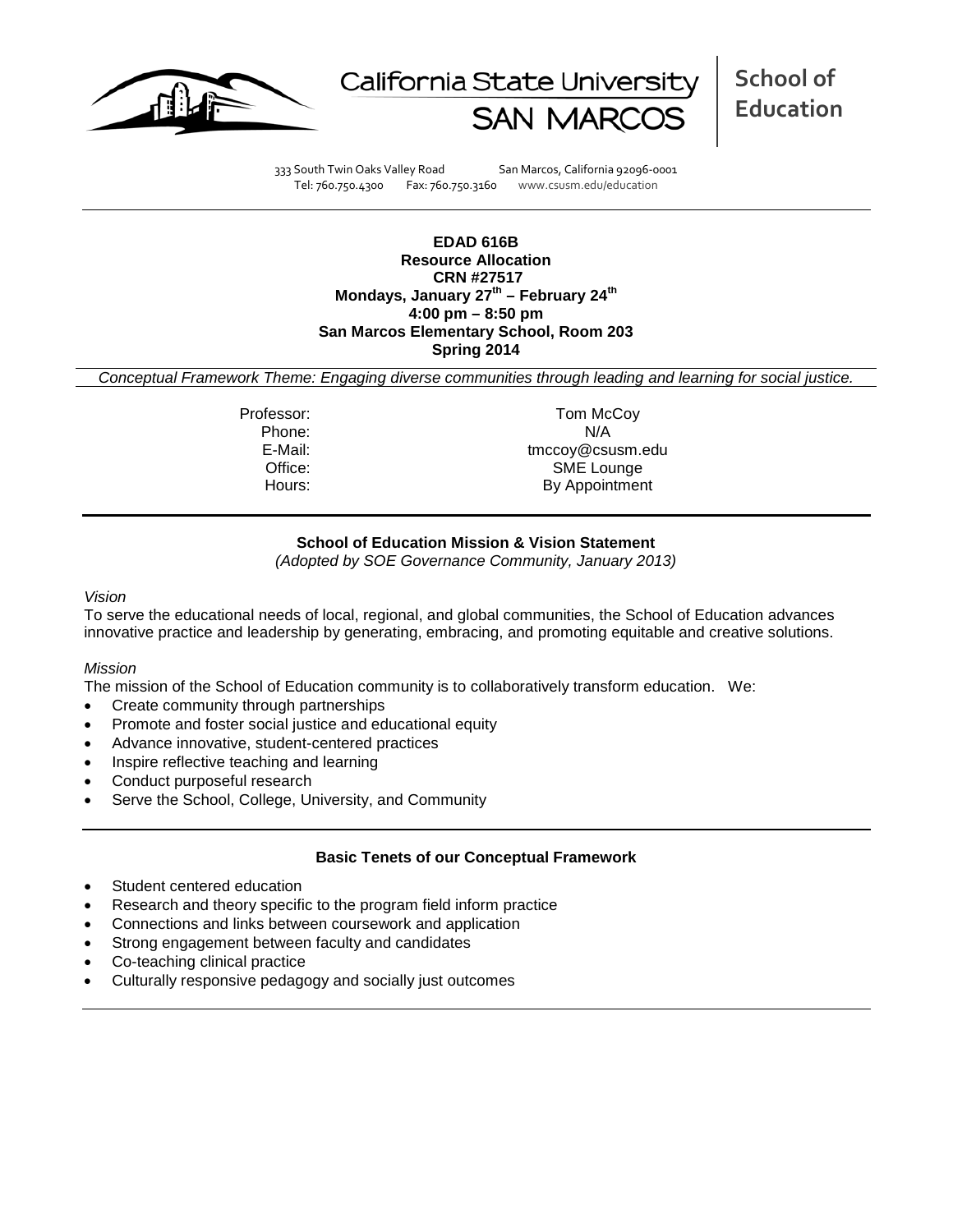# **COURSE DESCRIPTION**

Candidates learn basic elements of school finance and responsibilities of administrators for allocating financial and other resources in an equitable manner. Candidates will have the opportunity to discuss budgeting principles that are based on distribution of resources in support of all students' learning. *May not be taken for credit by students who have received credit for EDAD 634B. Prerequisite: EDAD 616A.* 

## **Course Prerequisites**

Consent of Program Coordinator

#### **Goals**

This course will assist the candidate to:

- Know and understand how various federal and state laws impact school and district policies as they relate to employee relations, student conduct, and student and parent rights.
- Research specific local issues and policies that are aligned with federal and state laws.
- Examine the personnel management process as a method of meeting legal standards within a diverse organization.

## **Course Objectives**

In this course candidates will:

- 1. Review the history of school finance to develop an understanding of traditions that bring us to the present system of funding public school education in California: Federal government and function of the states, California school finance history, legislation, court cases, student demographics, economic trends, fiscal outlook, equalization issues, taxation, collective bargaining, and the state budgeting process.
- 2. Define the role and function of the business office and the chief business official.
- 3. Identify local, state and federal revenue sources for the school and district budget and regulations governing these and become familiar with other funding sources.
- 4. Demonstrate knowledge of various types of school district funds in order to make appropriate decisions on resource allocations for identified priorities.
- 5. Gain knowledge of school and district budget formats, reports, and accounting procedures.
- 6. Understand the processes needed to develop and monitor a budget and expenditure plan.
- 7. Demonstrate the ability to align educational programs to cost factors and program budgeting, including the cost of employees.
- 8. Understand budget considerations for special and categorical programs and apply these to principles of equity and equality in meeting diverse student and community needs.
- 9. Develop awareness of potential problem areas in budgeting, including PTO/PTA, supplies, ASB, overtime, copies, carryover, etc.
- 10. Understand how technology is used for building, monitoring, and implementing budgets and accounting systems.
- 11. Learn how to align budget planning with enrollment projections.
- 12. Become knowledgeable about the operation of business support services such as Transportation, Maintenance & Operations, and Child Nutrition Services.
- 13. Understand a budget to implement the Single Plan for Student Achievement.
- 14. Reflect on personal and professional practices in terms of ethical decision-making.

## **Required Texts**

1. Townley, A., and Schmieder, J. (2008). *School finance: A California perspective, 8th edition*. Dubuque, Iowa: Kendall Hunt Publishing. ISBN: 9760757550072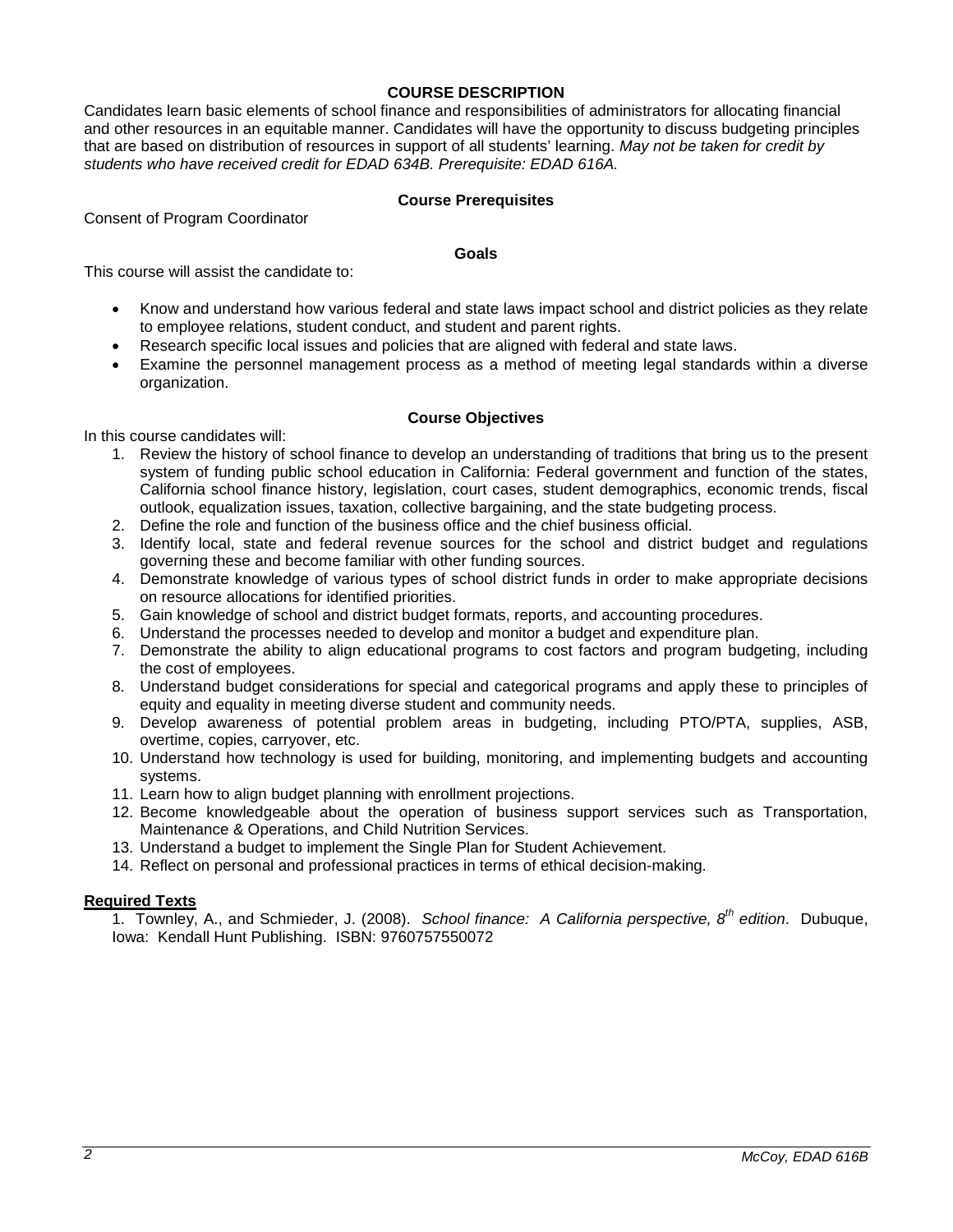# **Authorization to Teach English Learners**

This credential program has been specifically designed to prepare teachers for the diversity of languages often encountered in California public school classrooms. The authorization to teach English learners is met through the infusion of content and experiences within the credential program, as well as additional coursework. Candidates successfully completing this program receive a credential with authorization to teach English learners. *(Approved by CCTC in SB 2042 Program Standards, August 02)*

CTEL candidates will need to upload their graded CTEL signature assignment (with a passing grade or rubric indicating passing grade for assignment) to their **CTEL electronic portfolio** upon completion of this course. CTEL Program Coordinator will then review the candidate's CTEL standards in their electronic portfolio in order to fulfill their certification requirements for the California State Department of Education. For further clarification, please contact Ana Hernandez, CTEL Program Coordinator, at [ahernand@csusm.edu.](https://bl2prd0511.outlook.com/owa/redir.aspx?C=AW7hZ-DBL0G6FPgB8G8Eri3bAwuccNAIwYI81VgsrzvmHC5AEo6nGJNyvZWC7aqWfxtUgiTx_9k.&URL=mailto%3aahernand%40csusm.edu)

# **Leadership Standards**

This course will provide opportunities for participants to develop their leadership knowledge, skills, and depositions following the California Administrators Performance Expectations (CAPE) for:

Category II (Demonstration of Effective Leadership):

- Program Standard 6: Visionary Leadership: actionable and sustainable vision of teaching and learning that is responsive to the changing context of a given school
- Program Standard 7: Instructional Leadership: knowledge of the standards and the ability to monitor teaching and give feedback
- Program Standard 8: School Improvement Leadership: increases his/her capacity to communicate and lead others in continuous improvement
- Program Standard 9: Professional Learning and Growth Leadership: model and facilitate PD, including collaboration
- Program Standard 10: Organizational and Systems Leadership: understand, align, and integrate organizational structures, including resource management
- Program Standard 11: Community Leadership: communicate about the school and share with a broad range of stakeholders

# **GENERAL CONSIDERATIONS**

## **Assessment of Professional Dispositions**

Assessing a candidate's dispositions within a professional preparation program is recognition that teaching and working with learners of all ages requires not only specific content knowledge and pedagogical skills, but positive attitudes about multiple dimensions of the profession. The School of Education has identified six dispositions – social justice and equity, collaboration, critical thinking, professional ethics, reflective teaching and learning, and life-long learning—and developed an assessment rubric. For each dispositional element, there are three levels of performance - *unacceptable*, *initial target*, and *advanced target*. The description and rubric for the three levels of performance offer measurable behaviors and examples.

The assessment is designed to provide candidates with ongoing feedback for their growth in professional dispositions and includes a self-assessment by the candidate. The dispositions and rubric are presented, explained and assessed in one or more designated courses in each program as well as in clinical practice. Based upon assessment feedback candidates will compose a reflection that becomes part of the candidate's Teaching Performance Expectation portfolio. Candidates are expected to meet the level of *initial target* during the program.

## **School of Education Attendance Policy**

Due to the dynamic and interactive nature of courses in the School of Education, all candidates are expected to attend all classes and participate actively. At a minimum, candidates must attend more than 80% of class time, or s/he may not receive a passing grade for the course at the discretion of the instructor. Individual instructors may adopt more stringent attendance requirements. Should the candidate have extenuating circumstances, s/he should contact the instructor as soon as possible. *(Adopted by the COE Governance Community, December, 1997).*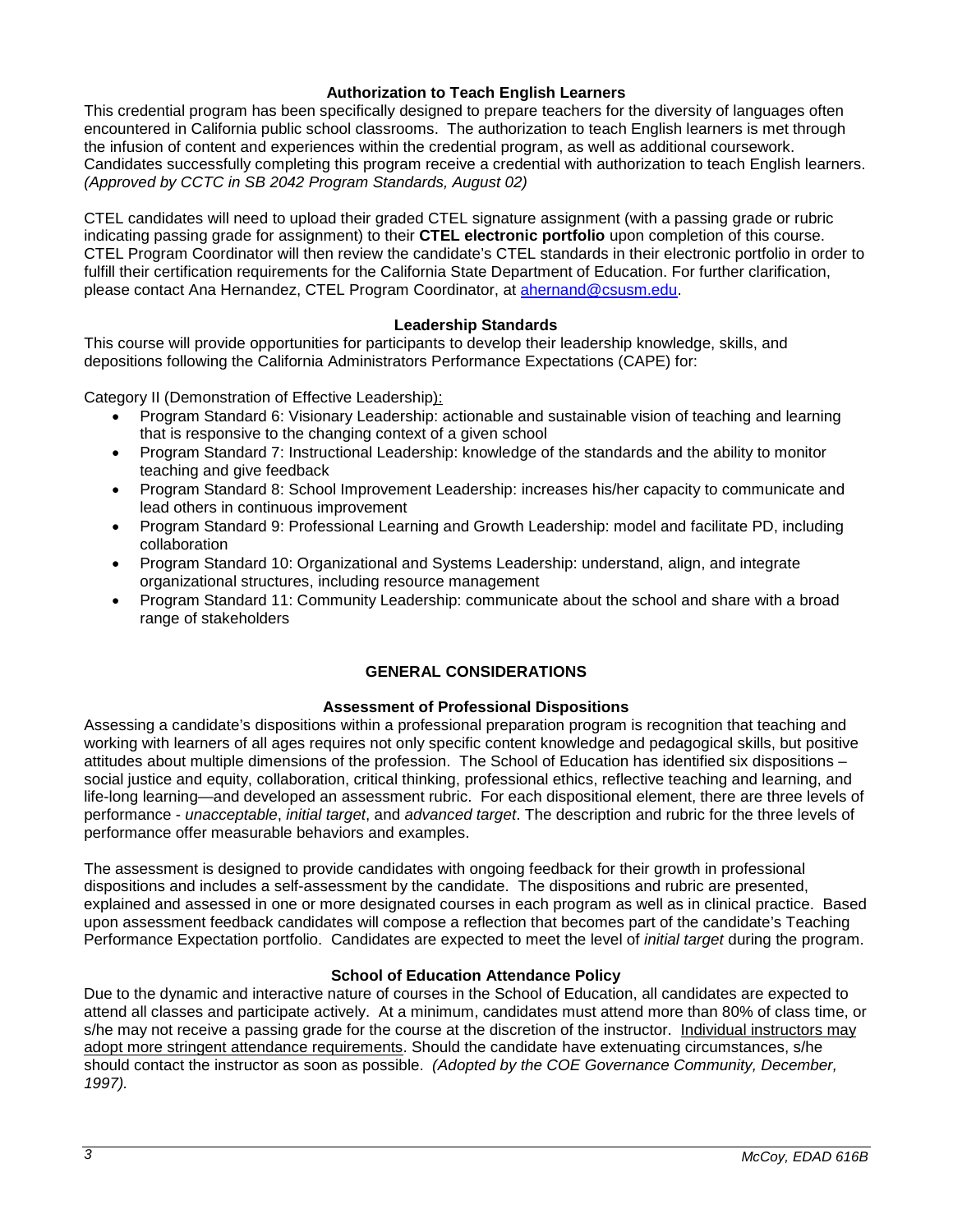## **Students with Disabilities Requiring Reasonable Accommodations**

Candidates with disabilities who require reasonable accommodations must be approved for services by providing appropriate and recent documentation to the Office of Disable Student Services (DSS). This office is located in Craven Hall 4300, and can be contacted by phone at (760) 750-4905, or TTY (760) 750-4909. Candidates authorized by DSS to receive reasonable accommodations should meet with their instructor during office hours or, in order to ensure confidentiality, in a more private setting.

### **All University Writing Requirement**

In keeping with All-University Writing Requirement, this course will have a writing component of at least 2,500 words. This requirement will be met through the case study and action plan papers.

#### **CSUSM Academic Honesty Policy**

"Students will be expected to adhere to standards of academic honesty and integrity, as outlined in the Student Academic Honesty Policy. All written work and oral presentation assignments must be original work. All ideas/materials that are borrowed from other sources must have appropriate references to the original sources. Any quoted material should give credit to the source and be punctuated with quotation marks.

Students are responsible for honest completion of their work including examinations. There will be no tolerance for infractions. If you believe there has been an infraction by someone in the class, please bring it to the instructor's attention. The instructor reserves the right to discipline any student for academic dishonesty in accordance with the general rules and regulations of the university. Disciplinary action may include the lowering of grades and/or the assignment of a failing grade for an exam, assignment, or the class as a whole."

Incidents of Academic Dishonesty will be reported to the Dean of Students. Sanctions at the University level may include suspension or expulsion from the University.

#### **Plagiarism:**

As an educator, it is expected that each candidate will do his/her own work, and contribute equally to group projects and processes. Plagiarism or cheating is unacceptable under any circumstances. If you are in doubt about whether your work is paraphrased or plagiarized see the Plagiarism Prevention for Students website [http://library.csusm.edu/plagiarism/index.html.](http://library.csusm.edu/plagiarism/index.html) If there are questions about academic honesty, please consult the University catalog.

#### **Use of Technology**

Candidates are expected to demonstrate competency in the use of various forms of technology (i.e. blogs, email, Cougar Courses, internet research, and multimedia presentations). Specific requirements for course assignments with regard to technology are at the discretion of the instructor. All course assignments will be submitted and graded online, discussions will occur in class that include websites or reference checks. Each student is expected to bring their own device to class. Personal web activity during the class is discouraged.

#### **Electronic Communication Protocol**

Electronic correspondence is a part of your professional interactions. If you need to contact the instructor, e-mail is often the easiest way to do so. It is my intention to respond to all received e-mails in a timely manner. Please be reminded that e-mail and on-line discussions are a very specific form of communication, with their own nuances and etiquette. For instance, electronic messages sent in all upper case (or lower case) letters, major typos, or slang, often communicate more than the sender originally intended. With that said, please be mindful of all e-mail and on-line discussion messages you send to your colleagues, to faculty members in the School of Education, or to persons within the greater educational community. All electronic messages should be crafted with professionalism and care.

Things to consider:

- Would I say in person what this electronic message specifically says?
- How could this message be misconstrued?
- Does this message represent my highest self?
- Am I sending this electronic message to avoid a face-to-face conversation?

In addition, if there is ever a concern with an electronic message sent to you, please talk with the author in person in order to correct any confusion.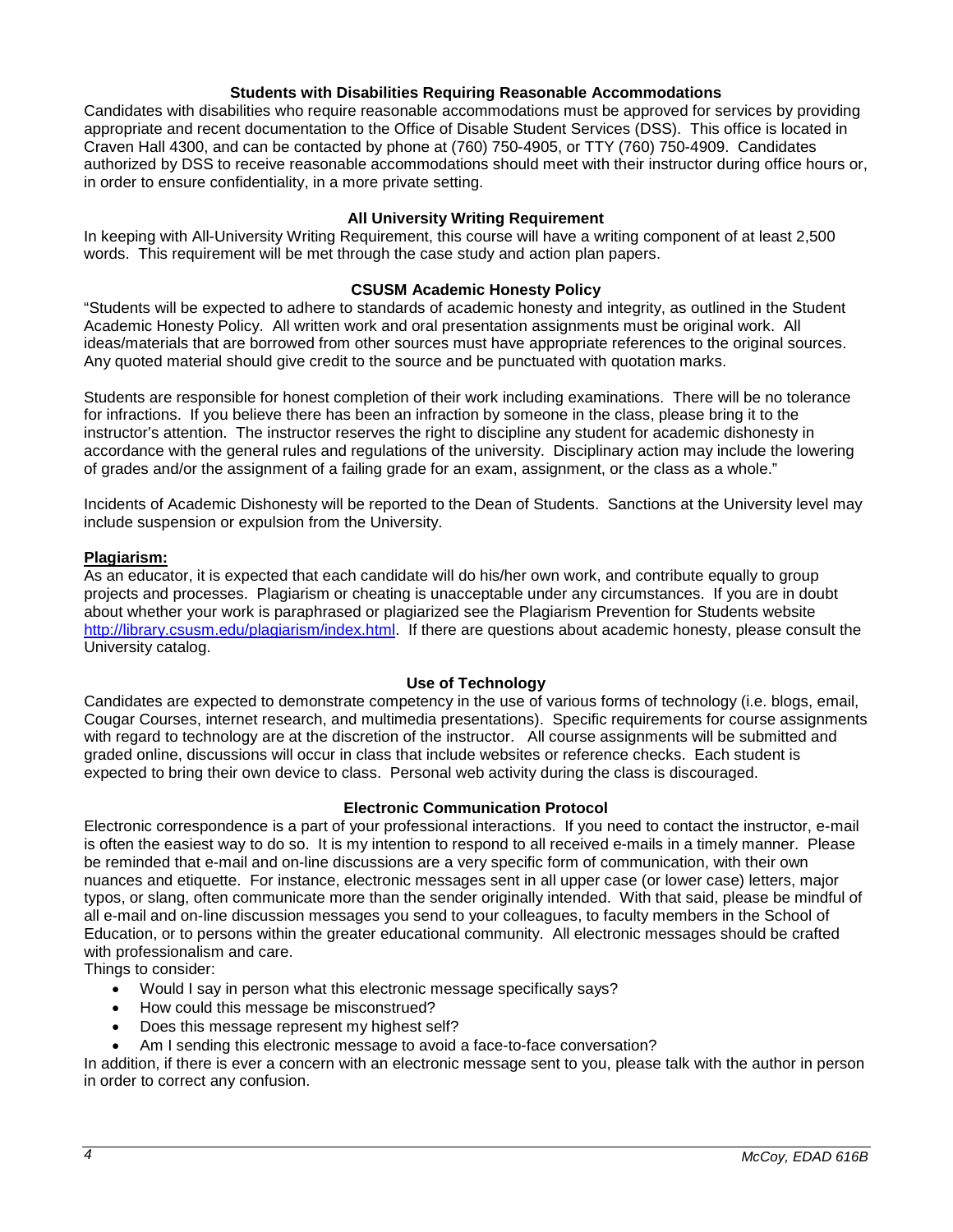# **COURSE REQUIREMENTS**

# **Guidelines for EDAD616B Assignments and Grading Standards**

The following factors will be considered in determining a final grade**.** Assignments are given based on expectations of "mastery" of the content and academic format for the assignments. Based on the instructor's feedback, students may make improvements on assignments and may resubmit assignment for additional grade consideration. However, late assignments may result in loss of points and cannot be considered for "resubmission" based on instructor's feedback.

- (1) Preparation: Read all assignments and come to class prepared to participate in a discussion. (On going, 10 points)
- (2) Quizzes: Quizzes will be based on the textbook and the CD (Ongoing, 15 points)
- (3) Student Presentations: Group presentation as an expert in the PLC model, choosing from current financial topics. (Per sign up, 10 points)
- (4) Analysis of School Budget: Write a two page analysis of two school budgets, including your site's SPSA and either the PTO, a recent grant, the faculty social committee budget. ASB or a budget you propose. (Due 3/1, 15 points)
- (5) EXCEL: You will create a budget using Excel. This will include a decision making rubric to reduce spending, if needed. (Due 3/15, 15 points)
- (6) Written Paper: Using at least 5 respected references, write a 5-7 page double spaced paper on the current trends in federal, state, and local funding and how that has affected your school and district. Include legislative changes, collective bargaining changes, costs of materials and energy, and trends in student enrollment as examples to draw your conclusions. Attach a 2009-2010 and a 2008-09 school budget as an appendix to show how your conclusions are reflected on a spread sheet. (Due 4/12, 20 points)
- (7) District Financial Brochure: Create a public information brochure of your district's financial picture. Include total district budget, ADA per student, categorical funding available, special grants that support programs or schools, outside fundraising by parents or an educational foundation, and average costs for teacher salaries, admin salaries, etc. You can use graphs, charts, or narrative to explain your data. Add photos of the school sites, the Superintendent's photo, or other significant artifacts to make the brochure a complete package. (Due 5/03, 15 points)

# **Course Objectives**

Students will know and understand how various federal and state laws impact school and district policies as they relate to employee relations, student conduct, and student and parent rights. Students will research specific local issues and policies that are aligned with federal and state laws. A lens is placed on the personnel management process as a method of meeting legal standards within a diverse organization.

# **REQUIREMENTS:**

- 1. Demonstrate knowledge and competence in the stated objectives.
- 2. Complete the assigned reading; participate in class activities and discussions.
- 3. Bring in current documents from the site and samples of budgets.
- 4. Prepare a budget using EXCEL and demonstrate its use as a tool for monitoring expenditures.
- 5. Students will report as a group on a topic where they have expertise or curiosity relevant to school finance. Each group will make a presentation highlighting the key issues and the impact on schools. Examples of topics:
	- Basic Revenue Limit vs. Basic Aid Funding
	- PTA funding
	- Sports/ASB, ACLU Lawsuit
	- IDEA
	- Title I funding
	- PTA funds
	- Textbook Adoptions
	- Declining enrollment
- 6. Complete the course writing requirement
- 7. Complete an informational brochure of the student's current district financial resources.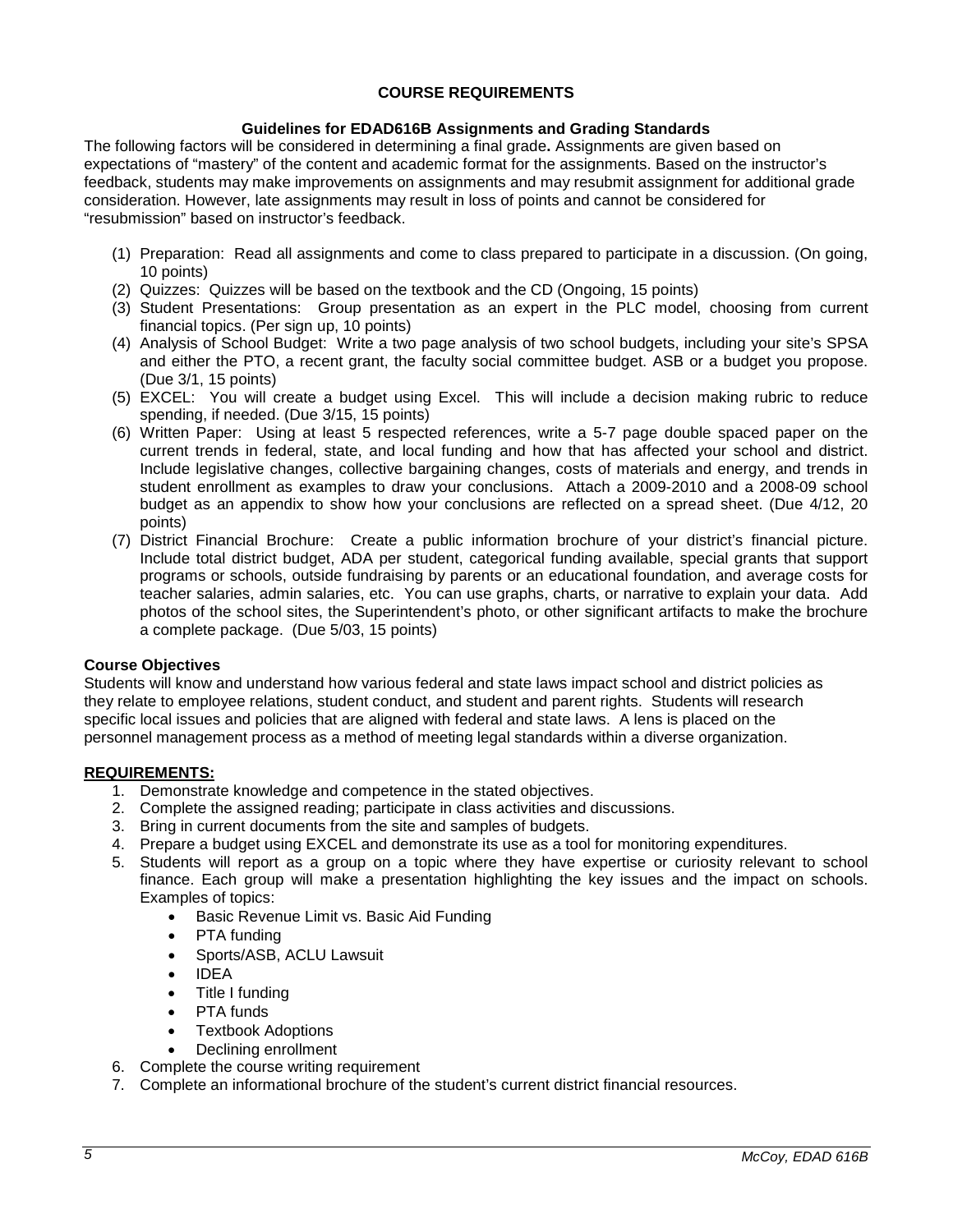# **SCHEDULE/COURSE OUTLINE**

# **Session 1: Jan. 27**

*DUE: Binder of school/district legal documents. You will need these site and district documents for class discussions.*

*DUE Feb. 3: Reflective Cougar Course blog on legal issue*

Laws protecting students:

- Liability for student injuries (Schimmel: Chapter 1, Essex: Chapter 8, student/parent handbook)
- Student freedom of expression (Schimmel: Chapter 2, Essex: p. 40-46, student/parent handbook)
- Student due process (Schimmel: Chapter 4, Essex: Chapter 5, student/parent handbook, a student suspension form, a student discipline referral form)

# **Session 2: Feb. 3**

*DUE Feb. 10: Reflective Cougar Course blog on legal issue*

Emotional safety and school success presentation

- Tie to Ca Healthy Kids Survey
- Use state-wide data and local example of emotional safety at schools

Human resources legal issues:

- Recruitment, selection, and evaluation of personnel (Essex: Chapter 11, job announcement, certificated evaluation form)
- Employee harassment and discrimination issues (Essex: Chapter 9, the district employee discrimination protection form)
- Bargaining, contracts, and unions (the teacher collective bargaining agreement and contract)
- The teacher's responsibility and liability (Essex: Chapter 8)
- Family leave: Public Law 103-3

# **Session 3: Feb. 10**

*DUE: Interview paper DUE Feb. 17: Reflective Cougar Course blog on legal issue*

More human resources:

- Teacher Freedom of Expression (Schimmel: Chapter 6, Essex: Chapter 10)
- Freedom of Speech: First Amendment
- Teacher Lifestyle and Out of School Choices (Schimmel: Chapter 7)
- Employee discipline including due process, dismissal and layoff process (FRISK manual)
- Investigations and documentation process (FRISK manual)

# **Session 4: Feb. 24**

*DUE: Updated class context map DUE Feb. 24: Reflective Cougar Course blog on legal issue*

Special Education

- Students with disabilities (Schimmel: Chapter 3, Essex: Chapter 7, special education referral form)
- Student Records and the Family Educational Rights and Privacy Act (Schimmel: Chapter 9, Essex: Chapter 6)

Disenfranchised groups

- Desegregation: Brown v. the Board of Education (Essex, p.132)
- English Learners cases: Lau vs. Nichols, Prop 227
- Gender discrimination: Title IX (Essex, p.176)